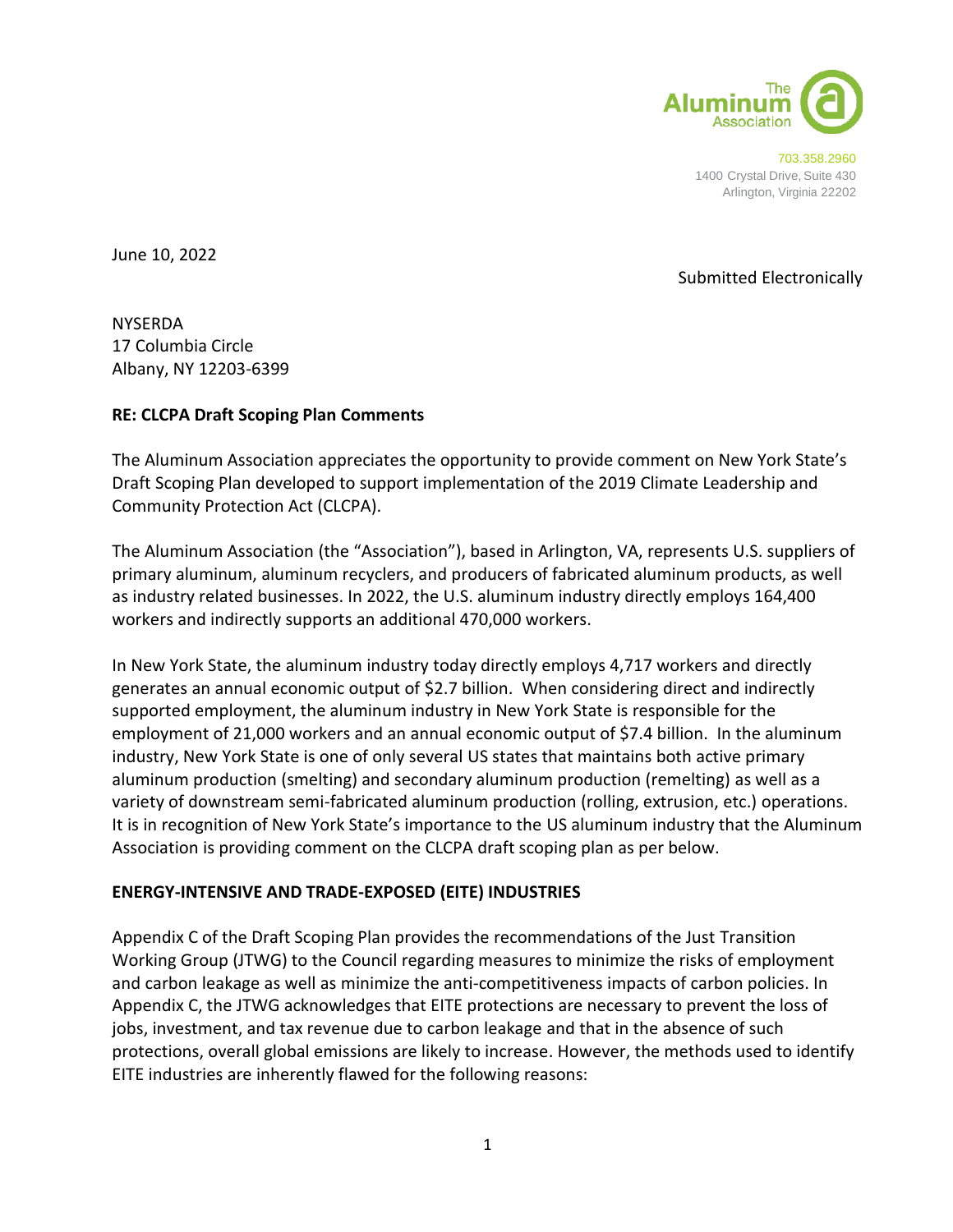- The data set included in the Draft Scoping Plan to define EITE industries is not appropriate. The JTWG relied on Federal-level data to assess energy-intensity and trade-exposure (C-53, pp. 647 of PDF), including the *2018 U.S. Annual Survey of Manufacturers*, the *2017 U.S. Economic Census: Mining*, the *2018 U.S. International Trade Commission*, and the *2018 U.S. EIA Manufacturing Energy Consumption Survey*. However, the JTWG acknowledged in the *Key Limitations* section (C-54, pp. 648 of PDF) that data was available at the international tradelevel only. Federal-level data and international shipments do not properly account for the risks of domestic carbon leakage between states when a specific state adopts decarbonization legislation in lieu of a national approach.
- Any formula needs to account for the future cost increases resulting from the implementation of climate legislation. For example, the calculation for Energy Intensity (C-7, pp. 601 of PDF) does not account for the expected increases in energy costs resulting from the implementation of the Climate Act as much of the energy (such as natural gas) used in manufacturing processes at this time also contains carbon and would therefore be subject to similar pricing pressures as manufactured products.
- The calculation for Trade Intensity (C-8, pp. 602) does not account for inter-state trade, an important consideration when assessing the affects of a state-based decarbonization protocol.

Using the calculations in the Draft Scoping Plan, energy-intensive industries such as secondary aluminum production that will require EITE provisions to ensure competitiveness and mitigate carbon leakage will be inadvertently omitted from these provisions. Notably, New York's potential methods of identifying EITEs represents a departure from provisions incorporated into existing carbon legislation (both domestic and international) as shown below:

- The Washington State Climate Commitment Act relies solely on NAICS codes to define industries that are energy-intensive and trade-exposed and are therefore eligible for carbon leakage protection.
- California assesses carbon leakage risk by industry sector and provides direct allocations to covered facilities.
- The European Union uses a sectoral approach based on NACE Code, an industry standard classification system used in Europe similar to NAICS, and provides free or reduced cost ETS allocations to covered sectors.

**Recommendation:** Specifically identify sectors eligible for EITE carbon leakage protection by NAICS code in the CLCPA implementing regulations and include 331313 (primary aluminum production), 331314 (secondary aluminum production), and any co-located related manufacturing activity at sites in those NAICS code sectors in the identification.

# **ECONOMY-WIDE STRATEGIES**

Chapter 16 of the Draft Scoping Plan highlights the significant benefits of manufacturing aluminum from scrap aluminum, which on average results in the avoidance of 95% of the GHG emissions generated from primary aluminum production (16.1, pp. 246 of PDF). In addition to its significant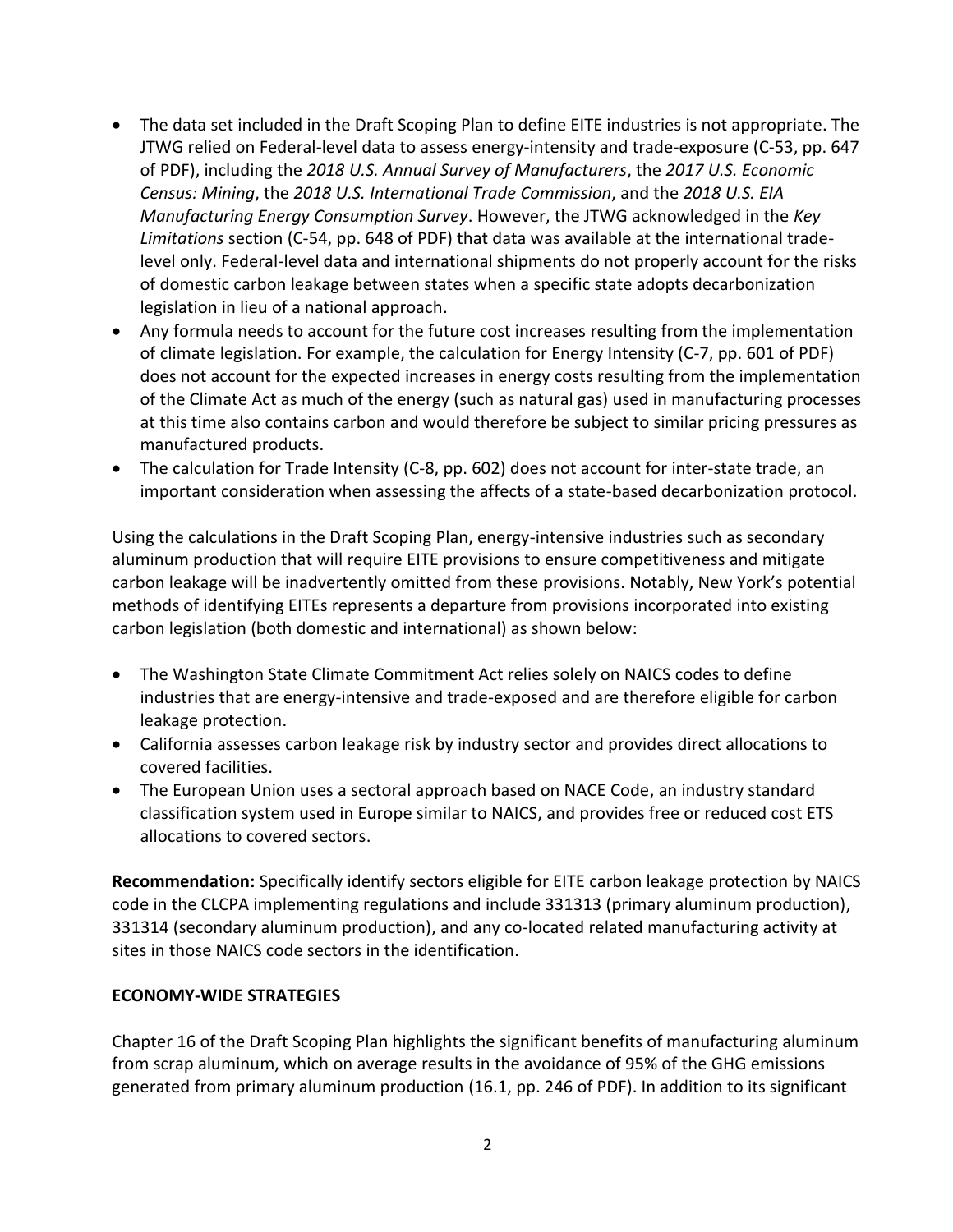GHG emissions reductions, aluminum recycling offers many benefits, including (but not limited to) landfill waste avoidance, land use/biodiversity protection, and water conservation. Furthermore, aluminum offers distinct advantages for the low carbon circular economy, including infinite recyclability and improved fuel economy through lightweighting of vehicles. In Chapter 17, it is acknowledged that a poorly design program could result in increased economic burdens on New York businesses, thereby reducing competitiveness (Chapter 17.1, pp. 262 of PDF). However, economy-wide *Carbon Pricing* and *Cap-and-Invest* programs focus solely on direct GHG emissions and fail to account for the broader contribution of materials such as aluminum toward an overall decarbonizing of the economy. Under these policies, the cost of recycling aluminum and similar materials would increase, negatively affecting the current and future investment in recycling within New York State at the exact time when policies promoting it should be encouraged.

**Recommendation:** Incorporate carbon credits, allocations, and/or other mechanisms into the Economy-Wide Strategy to support industries that can demonstrate broad economy-wide GHG benefits.

## **EMPLOYMENT AND CARBON LEAKAGE MITIGATION**

Chapter 17 discusses measures for mitigating the risk of carbon leakage, including state level border carbon adjustments (17.2, pp. 269 of PDF). Border carbon adjustments are financial measures designed to prevent leakage by imposing a tax or similar measure on imports from regions without similar carbon controls in place. While the JTWG has acknowledged the risk of interstate leakage (C-13, pp, 607 of PDF), the proposed solutions included in the draft scoping plan do not adequately mitigate this risk. As a result, industries operating in New York will be severely challenged when competing against industries operating in states without carbon legislation.

A significant portion of New York State manufactured goods are sold out of state and New York manufacturers compete against many companies that have no carbon restrictive policies in place. For commodity products like aluminum, this head-to-head competition occurs mainly based on price. New York State's imposition of a border tax would render New York State producers uncompetitive because it will impose additional costs on these companies that their competitors do not face. New York companies will therefore have to charge higher prices than their out of state competitors to compensate for these increased costs as a border tax will not protect NYS companies from head-to-head competition with more carbon intensive products in the states and markets outside of New York State where sales of New York State manufactured goods predominantly occur.

In fact, a border adjustment mechanism will likely only serve to make New York companies even less competitive for out-of-state sales. Many inputs used by New York manufacturers come from out of state suppliers and a border tax on these inputs will further increase costs for New York companies. As a result, New York companies will face higher production costs associated with their own carbon emissions and also pay a penalty for relying on out of state inputs that will likewise have a carbon surcharge. This is a double hit to New York State manufacturers that will not "level the playing field" as intended.